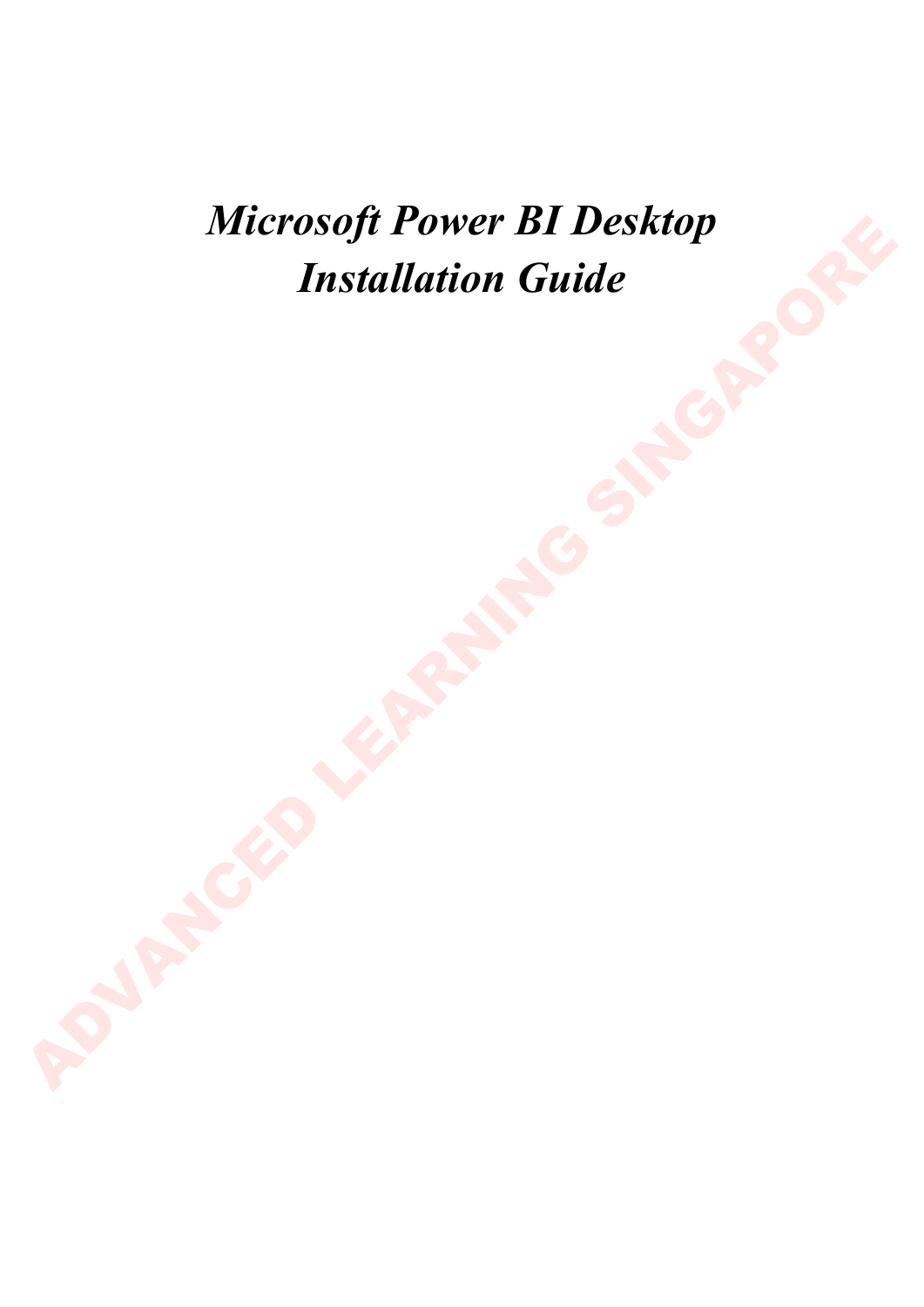### **Check Windows Version**

2

01 **Press Win**-**E** to start **Windows Explorer**.



02 **Highlight** the existing **path** in the **Address bar**, **type** the following and then **press Enter**.

| Press Win-E to start Windows Explorer.                                                                                |                    |
|-----------------------------------------------------------------------------------------------------------------------|--------------------|
| $\overline{\mathbf{a}}^{\mathrm{st}}$<br>ँ                                                                            |                    |
| Highlight the existing path in the Address bar, type the following and then press Enter.                              |                    |
|                                                                                                                       |                    |
|                                                                                                                       |                    |
| Control Panel\All Control Panel Items\System                                                                          |                    |
|                                                                                                                       |                    |
| Computer<br>View                                                                                                      |                    |
| Properties Open Rename<br>Map network Add a network<br>Open<br>Access<br>Settings <<br>media *<br>drive *<br>location |                    |
| Location<br>Network                                                                                                   |                    |
| 01<br>his PC                                                                                                          |                    |
|                                                                                                                       |                    |
| 02<br>Control Panel\All Control Panel Items\System                                                                    |                    |
|                                                                                                                       |                    |
|                                                                                                                       |                    |
| Note down the Operating System type, either 32-bit or 64-bit.                                                         |                    |
| System                                                                                                                | $\Box$<br>$\times$ |

03 **Note** down the **Operating System** type, either **32-bit** or **64-bit**.

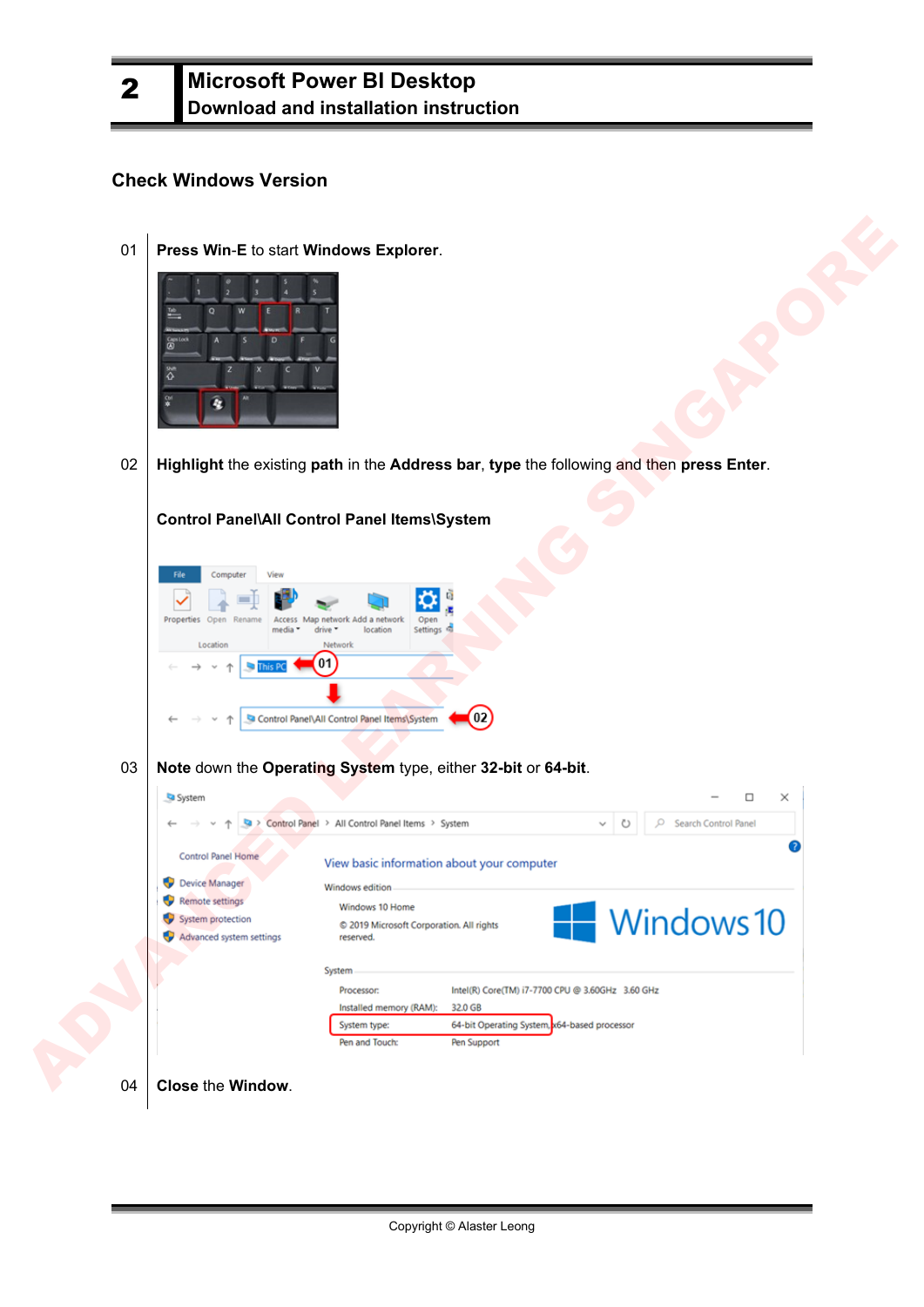### **Download Power BI**

| 01 | Start Google Chrome or any Internet browser.                                                                                                         |
|----|------------------------------------------------------------------------------------------------------------------------------------------------------|
| 02 | Click in the Address bar, type the following address and then press Enter.                                                                           |
|    | https://www.microsoft.com/en-us/download/details.aspx?id=58494                                                                                       |
|    | https://www.microsoft.com/en-us/download/details.aspx?id=58494<br>(01)<br>C<br>⇧                                                                     |
| 03 | Click the Download button.<br>Microsoft Power BI Desktop                                                                                             |
|    | Important! Selecting a language below will dynamically change the complete page content to that language.<br>Download<br>Select Language:<br>English |
| 04 | Do one of the following:                                                                                                                             |
|    | If your Operating System type is 32-bit, check the "PBIDesktopSetup.exe" checkbox.                                                                   |
|    | PBIDesktopSetup.exe                                                                                                                                  |
|    | If your Operating System type is 64-bit, check the "PBIDesktopSetup_x64.exe" checkbox.                                                               |
|    | PBIDesktopSetup_x64.exe<br>01                                                                                                                        |
| 05 | Click the Next button. The Save As dialog appears.<br>Total Size: 299.0 MB                                                                           |
|    | Next 01                                                                                                                                              |
|    |                                                                                                                                                      |
|    |                                                                                                                                                      |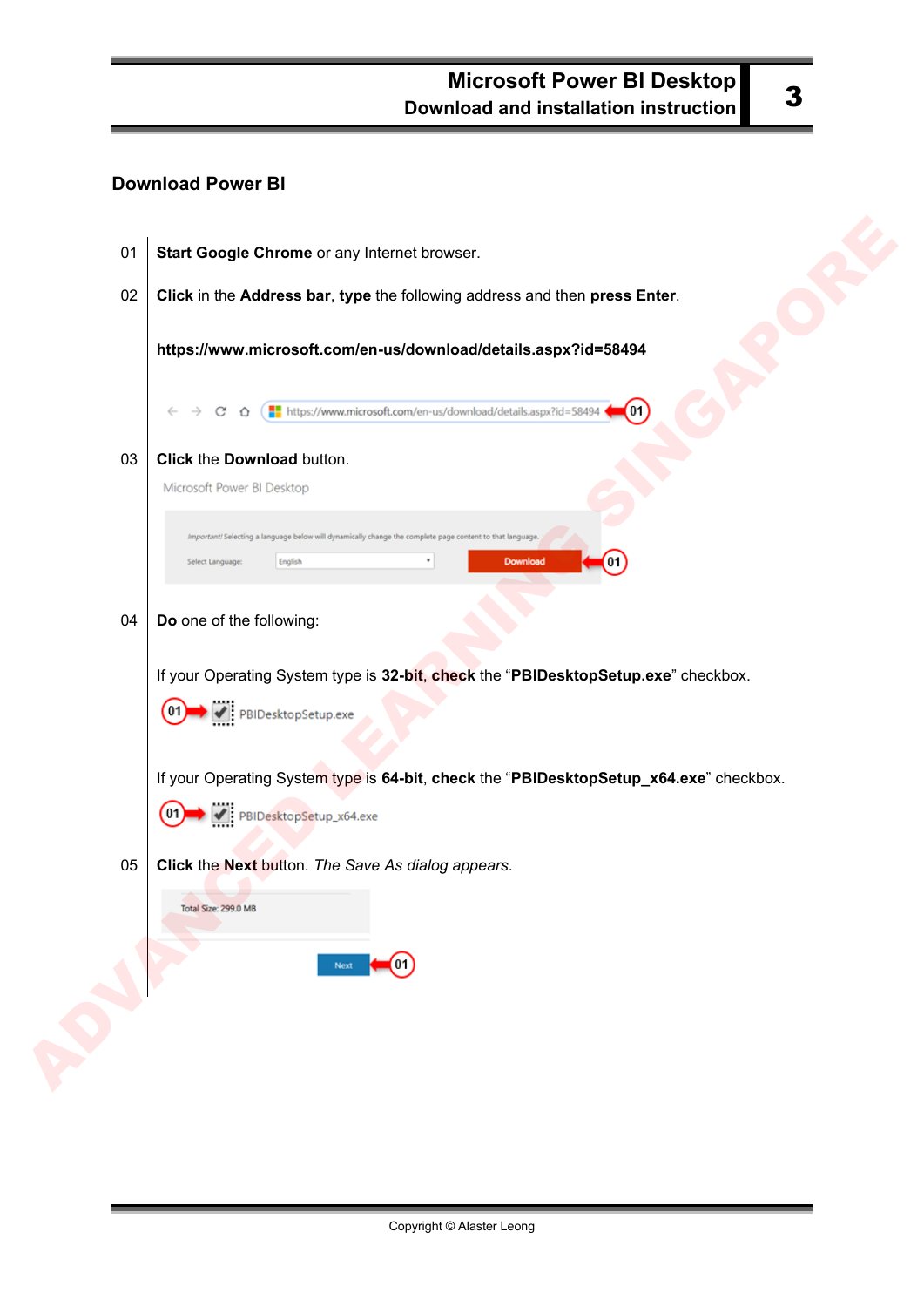

06 In the **Save As** dialog, **locate** and **select** the **Desktop** and then **click Save**. *The download will starts*.



07 Once the download has completed, **close** the **Browser**.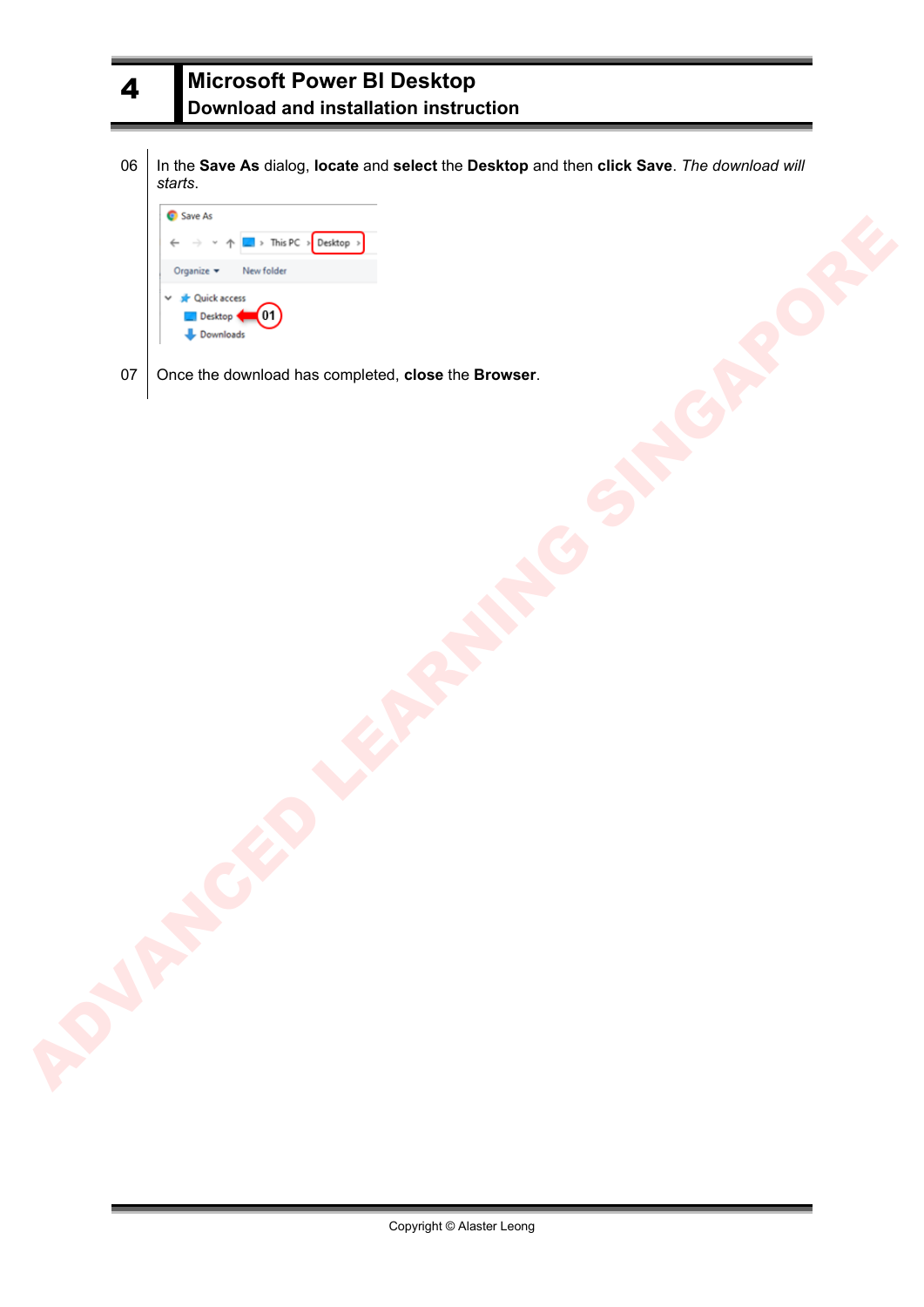### **Installing Power BI**

- 01 On the **Desktop** locate either "**PBIDesktopSetup.exe**" or "**PBIDesktopSetup\_x64.exe**" and **double-click** on it to start the installation.
- 02 When the **Security Warning** dialog appears, **click** the **Run** button.



#### 03 **Click Next**.

| Microsoft Power BI Desktop (x64) Setup |                                                                                                |  |
|----------------------------------------|------------------------------------------------------------------------------------------------|--|
| <b>July</b><br><b>Power BI</b>         | Welcome to the Microsoft Power BI<br>Desktop (x64) Setup Wizard<br>Select Language:<br>English |  |
|                                        |                                                                                                |  |

04 **Click Yes**.

#### 05 **Click Next**.

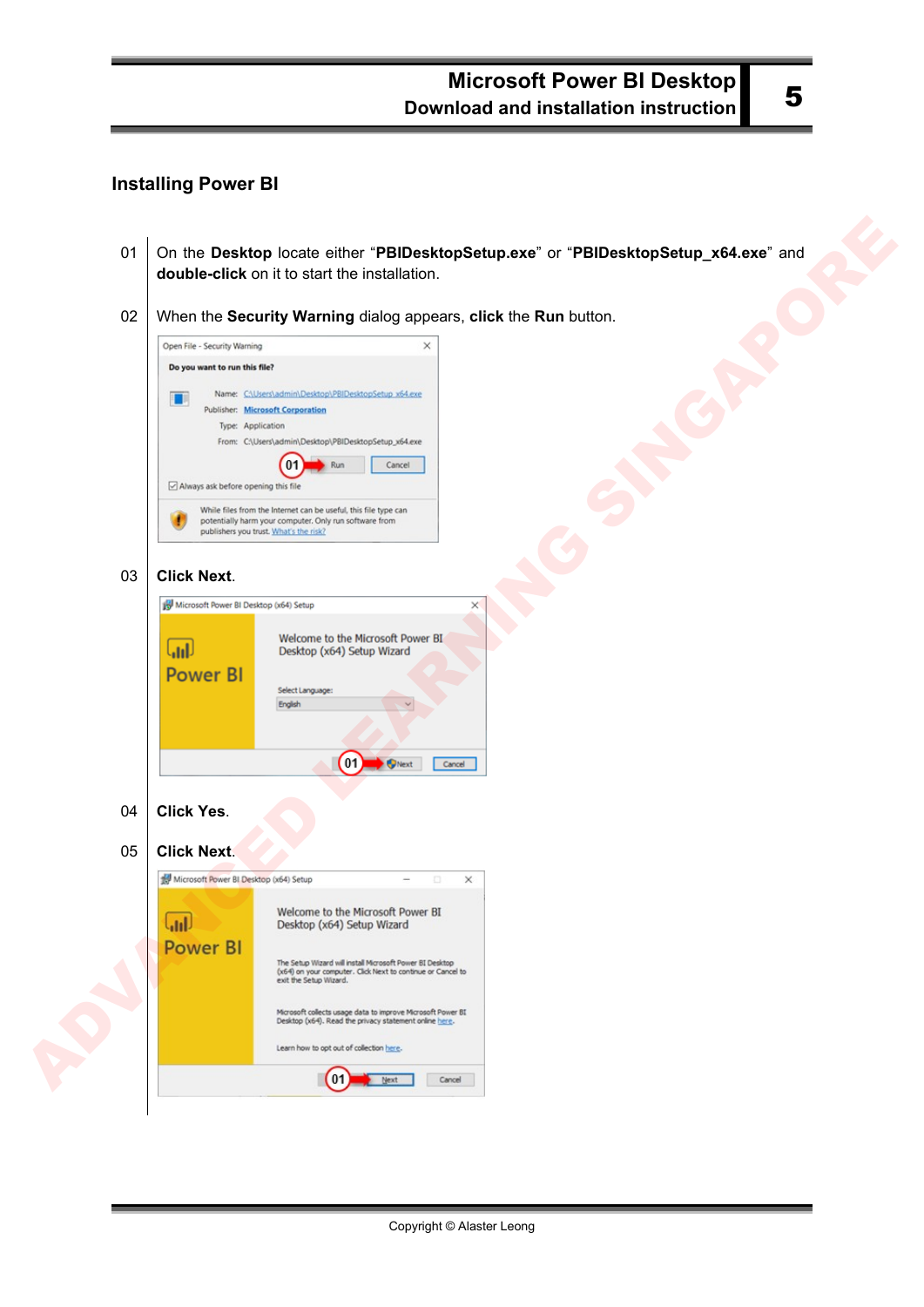#### 06 **Check** the "**I accept the terms in the License Agreement**" checkbox and the **click Next**.



#### 07 **Click Next**.

6



#### 08 **Click Install**. *The installation will start*.

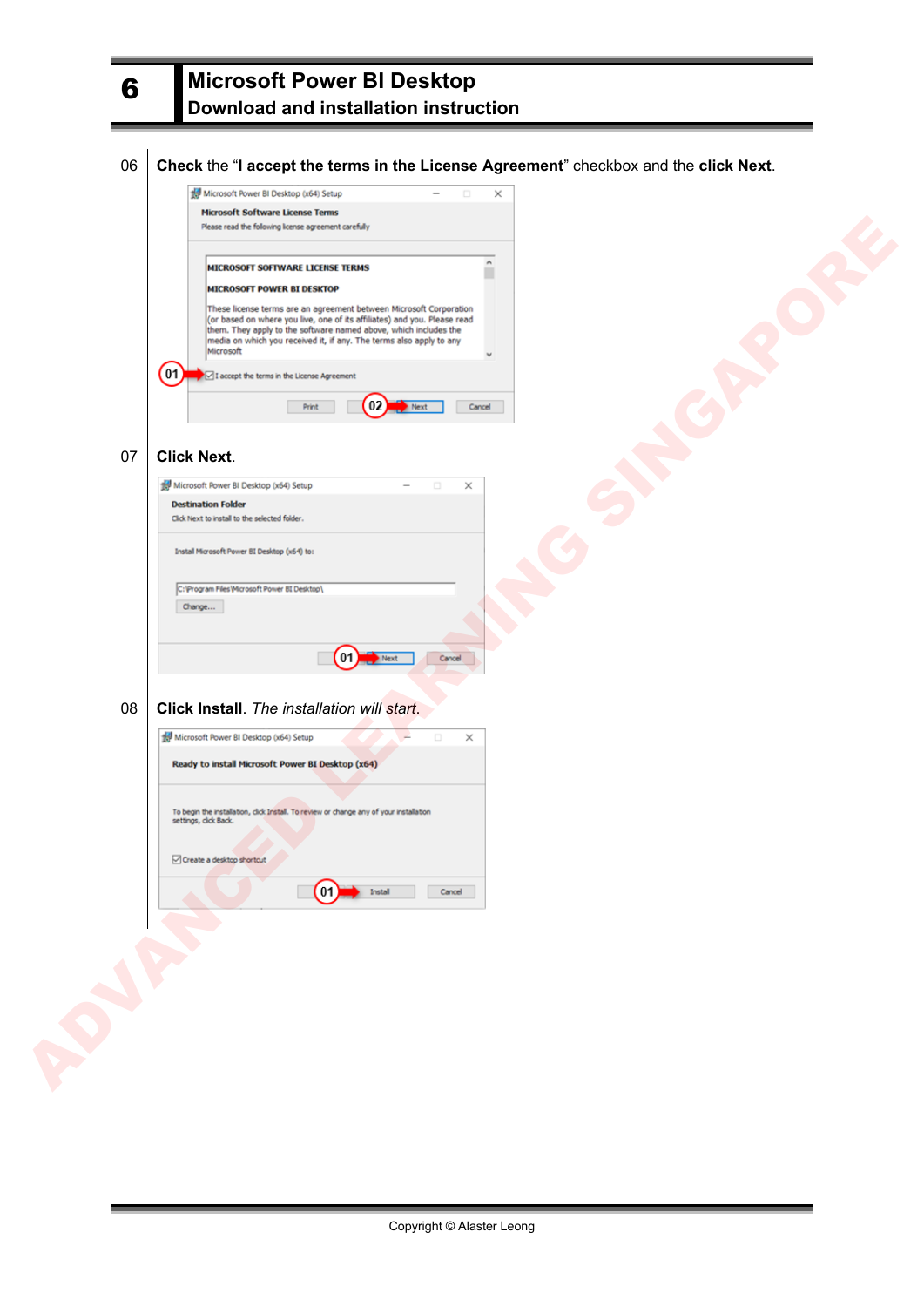| Microsoft Power BI Desktop (x64) Setup<br>×<br>Completed the Microsoft Power BI<br>$\mathsf{L}_{\mathbf{H}}$<br>Desktop (x64) Setup Wizard<br><b>Power BI</b><br>You have successfully completed the Microsoft Power BI<br>Desktop (x64) Setup Wizard. To close this wizard, click<br>Finish.<br>Launch Microsoft Power BI Desktop<br>Back<br>Cancel<br>Finish<br><b>Click Try free.</b><br>10<br>Sign in to collaborate and<br>share content<br>Power BI Pro enables you to collaborate across<br>departments and distribute content to your<br>organization. Sign in or sign up for a free 60-day<br>trial.<br>[01]<br>Try free<br>Sign in<br>Enter your work email in the box and then click Sign up.<br>11<br>Note: You cannot use your personal email to sign up, must be a valid work email, otherwise<br>they will reject your sign up.<br>Get started<br>Enter your work email address<br>(01)<br>Sign up $\odot$ $\bullet$ 02<br>Follow the instruction to complete the signing up.<br>12 | 09 | <b>Click Finish.</b> |
|----------------------------------------------------------------------------------------------------------------------------------------------------------------------------------------------------------------------------------------------------------------------------------------------------------------------------------------------------------------------------------------------------------------------------------------------------------------------------------------------------------------------------------------------------------------------------------------------------------------------------------------------------------------------------------------------------------------------------------------------------------------------------------------------------------------------------------------------------------------------------------------------------------------------------------------------------------------------------------------------------|----|----------------------|
|                                                                                                                                                                                                                                                                                                                                                                                                                                                                                                                                                                                                                                                                                                                                                                                                                                                                                                                                                                                                    |    |                      |
|                                                                                                                                                                                                                                                                                                                                                                                                                                                                                                                                                                                                                                                                                                                                                                                                                                                                                                                                                                                                    |    |                      |
|                                                                                                                                                                                                                                                                                                                                                                                                                                                                                                                                                                                                                                                                                                                                                                                                                                                                                                                                                                                                    |    |                      |
|                                                                                                                                                                                                                                                                                                                                                                                                                                                                                                                                                                                                                                                                                                                                                                                                                                                                                                                                                                                                    |    |                      |
|                                                                                                                                                                                                                                                                                                                                                                                                                                                                                                                                                                                                                                                                                                                                                                                                                                                                                                                                                                                                    |    |                      |
|                                                                                                                                                                                                                                                                                                                                                                                                                                                                                                                                                                                                                                                                                                                                                                                                                                                                                                                                                                                                    |    |                      |
|                                                                                                                                                                                                                                                                                                                                                                                                                                                                                                                                                                                                                                                                                                                                                                                                                                                                                                                                                                                                    |    |                      |
|                                                                                                                                                                                                                                                                                                                                                                                                                                                                                                                                                                                                                                                                                                                                                                                                                                                                                                                                                                                                    |    |                      |
|                                                                                                                                                                                                                                                                                                                                                                                                                                                                                                                                                                                                                                                                                                                                                                                                                                                                                                                                                                                                    |    |                      |
|                                                                                                                                                                                                                                                                                                                                                                                                                                                                                                                                                                                                                                                                                                                                                                                                                                                                                                                                                                                                    |    |                      |
|                                                                                                                                                                                                                                                                                                                                                                                                                                                                                                                                                                                                                                                                                                                                                                                                                                                                                                                                                                                                    |    |                      |
|                                                                                                                                                                                                                                                                                                                                                                                                                                                                                                                                                                                                                                                                                                                                                                                                                                                                                                                                                                                                    |    |                      |
|                                                                                                                                                                                                                                                                                                                                                                                                                                                                                                                                                                                                                                                                                                                                                                                                                                                                                                                                                                                                    |    |                      |
|                                                                                                                                                                                                                                                                                                                                                                                                                                                                                                                                                                                                                                                                                                                                                                                                                                                                                                                                                                                                    |    |                      |
|                                                                                                                                                                                                                                                                                                                                                                                                                                                                                                                                                                                                                                                                                                                                                                                                                                                                                                                                                                                                    |    |                      |
|                                                                                                                                                                                                                                                                                                                                                                                                                                                                                                                                                                                                                                                                                                                                                                                                                                                                                                                                                                                                    |    |                      |
|                                                                                                                                                                                                                                                                                                                                                                                                                                                                                                                                                                                                                                                                                                                                                                                                                                                                                                                                                                                                    |    |                      |
|                                                                                                                                                                                                                                                                                                                                                                                                                                                                                                                                                                                                                                                                                                                                                                                                                                                                                                                                                                                                    |    |                      |
|                                                                                                                                                                                                                                                                                                                                                                                                                                                                                                                                                                                                                                                                                                                                                                                                                                                                                                                                                                                                    |    |                      |
|                                                                                                                                                                                                                                                                                                                                                                                                                                                                                                                                                                                                                                                                                                                                                                                                                                                                                                                                                                                                    |    |                      |